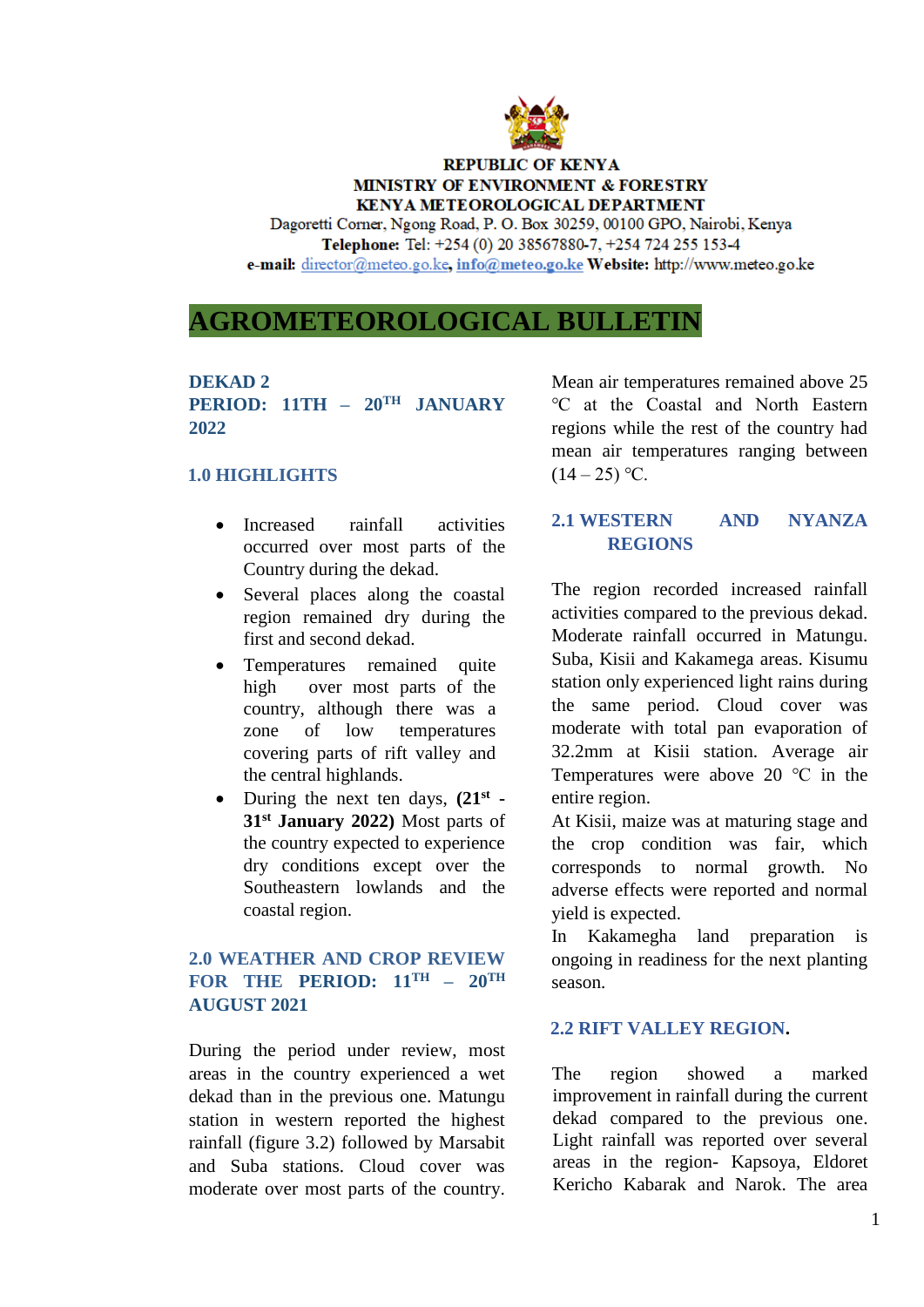continued to experience significant soil moisture deficits, with total pan evaporation ranging from 34.3 mm to 62.6 mm at Kitale and Eldoret respectively. Moderate cloud cover was reported during the period and mean air temperatures ranged between 16.0 ℃ and 27.0 °C at Eldoret and Lodwar stations.

At Kericho maize was at harvesting stage and crop condition fair, which corresponds to normal growth. No adverse effects reported and normal yield is expected.

Over the pastoral areas, high temperatures coupled with low rainfall pose a great threat to pasture and browse regeneration for both livestock and wildlife. Water resources for both domestic and animal use has been dwindling and the stuation is likely to worsen if rains delay.

# **2.3 CENTRAL KENYA HIGHLANDS AND NAIROBI AREA REGION.**

The entire region reported increased rainfall activities during the current dekad. Moderate rainfall was reported at Kangema and Kabete stations while the rest of the stations reported light rains.

The central areas including Nairobi reported mean air temperatures below  $20^{\circ}$ C with moderate cloud cover during the dekad. Total pan evaporation in the region ranged between 14.7 mm and 66.3 mm at Nyahururu and Ngong respectively

At Nyahururu maize was at harvesting stage and crop condition fair, which corresponds to normal growth. No adverse effects reported and normal yield is expected.

At Nyeri, maize is mainly at tussling stage and in fair state though maize stock borer and slight moisture stress due to periodic dry spells are affecting it. Beans are also in the flowering stage but the crop state is poor which corresponds to below normal growth. The beans were affected by excess rainfall and below normal yield is expected.

In Thika, maize was at flowering stage and crop condition is fair, which corresponds to normal growth. No adverse effects reported and normal yield is expected. Beans are at harvesting stage and crop condition fair, which corresponds to normal growth. No adverse effects reported and normal yield is expected.

# **2.4 EASTERN REGION.**

Except for Marsabit station which received moderate rainfall, most stations in Eastern region received light rains during the dekad. The Eastern region had mean air temperatures ranging between 19.0 and 24.0 ℃ with moderate cloud cover during the dekad. Total pan evaporation ranged between 29.0 mm and 44.1 mm at Meru and Makindu stations.

At Katumani, maize **(Duma 43)** was at 100% ninth leaf stage and the crop condition was poor (below normal) due to insufficient rainfall. Beans **(KAT B1)** were at 90% flowering stage and the crop condition was also poor (below normal) due to insufficient rainfall.

Mangoes (Apple) were at 100% fruit setting stage and the crop condition was poor (below normal) due to insufficient rainfall. Aphids are also affecting the crop.

Oranges (Washington Navel) were at 100% flowering and the crop condition was poor (below normal) due to insufficient rainfall. Aphids have affected the crop.

At Embu, maize was at flowering stage and crop condition fair, which corresponds to normal growth. No adverse effects reported and normal yield is expected. Beans were at maturity stage and crop condition fair, which corresponds to normal growth. No adverse effects reported and normal yield is expected.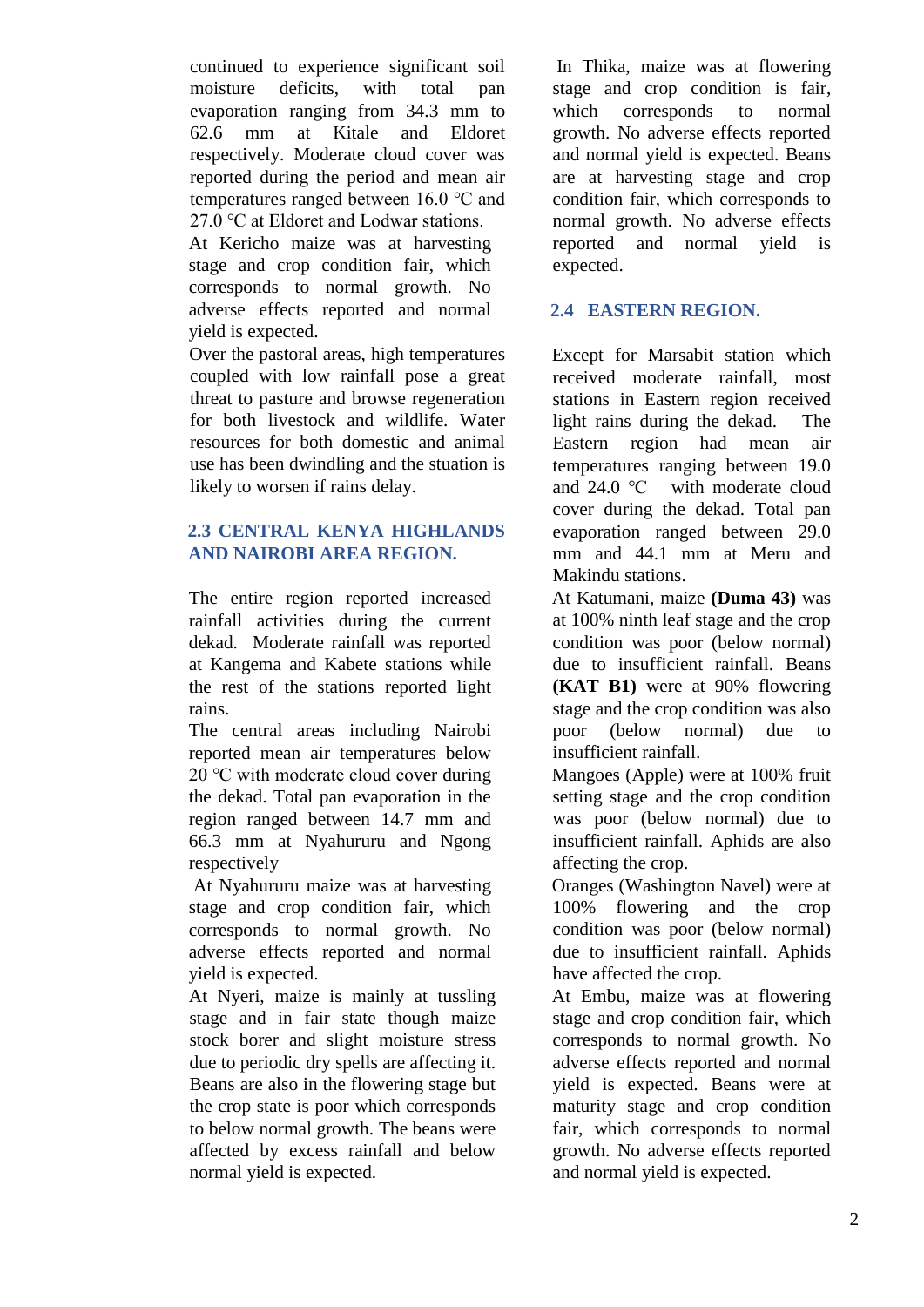#### **2.5 NORTH EASTERN REGION**

Dry and hot conditions continued to prevail over the region ( Mandera, Wajir and Garissa) with only Garissa reporting light raind during the period. Cloud cover was moderate with average air temperature remaining above 29.0 ℃.

Pasture and forage situation in the region is poor coupled with dwindling water resources posing a risk for both people livestock and wildlife.

### **2.6 COASTAL REGION.**

The situation at the coastal region was markedly dry with all stations reporting no rainfall during the dekad. Cloud cover at the coast was moderate with average air temperature of between 28.0 and 30.0 ℃

At Mtwapa, mangoes are at maturity stage and in fair state. However, birds and animals like baboons and monkeys are eating the ripe mangoes though normal yield is expected.

Msabaha Farmers in the surrounding farms did not plant maize due to delayed erratic 2021 "Short Rains".

#### **3.0 ANALYSIS OF RAINFALL, PPET AND TEMPERATURE CONDITIONS**.



**Figure 3.1: Actual rainfall totals for dekad 2, 2022**



**Figure 3.2: Dekadal rainfall totals in (mm)** 



**Figure 3.3: Mean temperature distribution for dekad 2, 2022**



**Figure 3.4 Dekadal temperatures in**   $(^{\circ}C)$ .